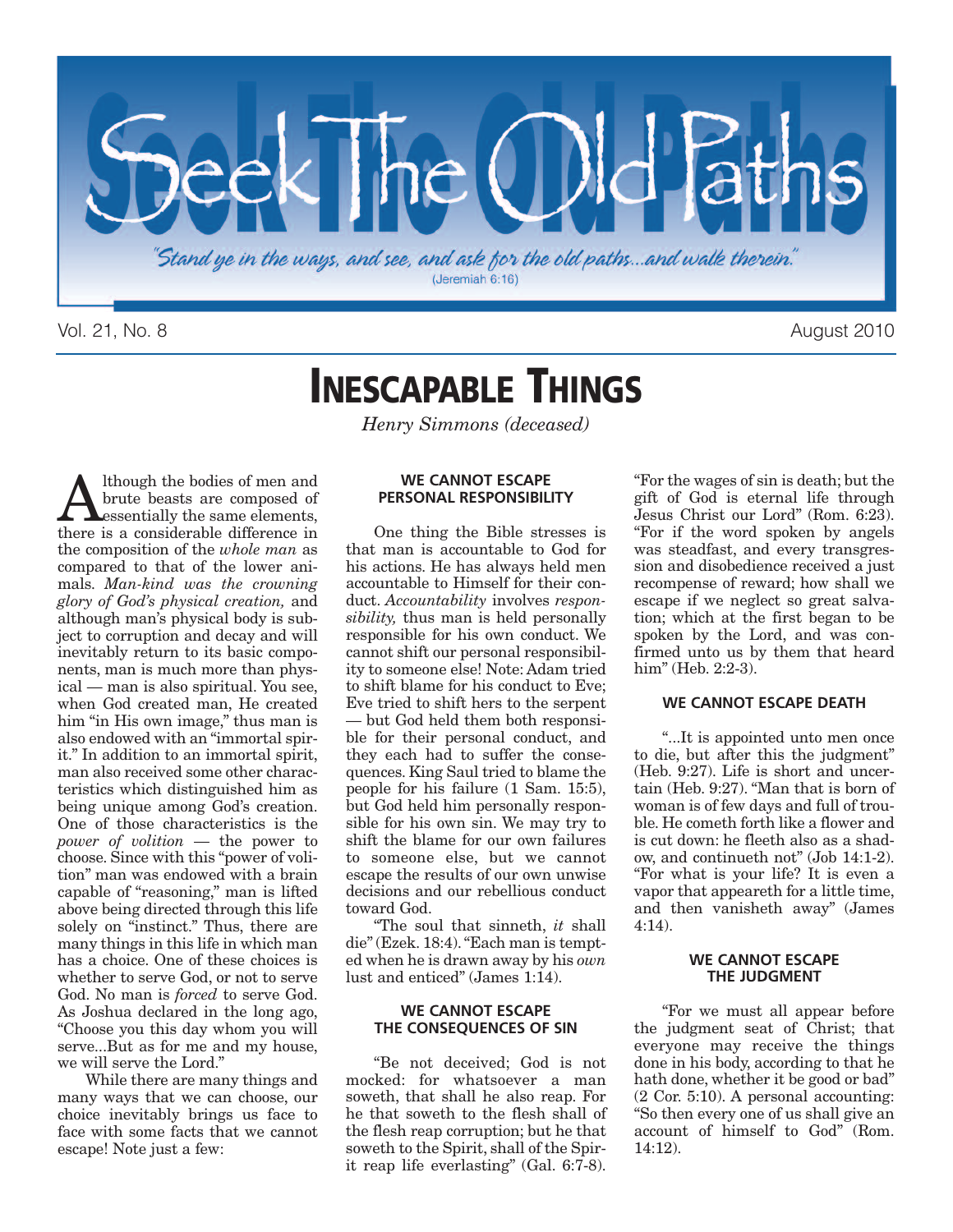

The Greek word *aselgeia*<br>
involves lustful, lewd, sugges-<br>
tive, indecent bodily move-<br>
ments and/or the touching or haninvolves lustful, lewd, suggesments and/or the touching or handling of others inappropriately. In the New Testament it is translated *"lasciviousness"* (Mark 7:22; 2 Cor. 12:21; Gal. 5:19; Eph. 4:19; 1 Peter 4:3; Jude 1:4), *"wantonness"* (Rom. 13:13; 2 Peter 2:18) and *"filthy"* (2 Peter 2:7). The condemnation of God is announced upon those who commit this grievous sin. Modern dancing certainly fits the definition of *aselgeia.* But what about dancing at weddings or square dancing or other types of so-called "fun dancing" such as the Hokey Pokey and things of that nature?

The point about dancing being sinful is not actually the "dancing" itself, per se. It's like swimming, there's nothing inherently sinful about swimming. But it's what goes on in mixed company (and sometimes the same company) that can make dancing, swimming and all "such like" activities wrong and sinful.

Dancing, swimming, cheer leading, and any other such-like thing that involves suggestive or indecent bodily movements and/or immodest dress, lends itself to lust. Lust is sinful when one "dwells" upon it in their mind. Sinful thoughts are contrary to pure, chaste, blameless, holy thoughts. No one can absolutely prevent a lustful thought from crossing their mind — such is natural. But the point is, do we dwell on it? Do we consider it more and more? Do we look for opportunities to see more? Do we wish we had the opportunity to carry out our secret dreams?

The Bible says we can sin by just thinking of something in our mind, even though we don't follow through with the action. The Lord said, *"...whosoever looks upon a woman to lust after her hath committed adultery with her already in his heart"* (Matt. 5:28). Potiphar's wife lusted after Joseph and sought to fulfill her lust with him. It started when she *"...cast her eyes upon Joseph; and she said, Lie with me"* (Gen. 39:7). Joseph was innocent in regards to her sin. He did not contribute to it. He did not tease her. As a matter of fact, he did not even want to be around her. Genesis 39:10 says, *"And it came to pass, as she spake to Joseph day by day, that he hearkened not unto her, to lie by her, or to be with her."* It was her sin, not his. However, he would have contributed to her sin by acting provocatively, seductively, sexy. His dress or undress or indecent bodily movements (lasciviousness) would have promoted her lustful desires. In that case, he would not be innocent in their great wickedness and sin against God (Gen. 39:9). James 1:15 says, *"...when lust hath conceived, it bringeth forth sin: and sin, when it is finished, bringeth forth death."* We can't control another's lustful thoughts, but we better not contribute to it by our dress or actions and then claim we're innocent in the matter! Jesus never dressed or acted in a way that caused others to lust after him and neither should we.

All temptation comes through one or more of three areas: 1) the lust of the flesh, 2) the lust of the eyes and 3) the vain glory (pride) of life (cf. 1 John 2:15-17). Every possible sin is a result of one fulfilling their lustful desires in one or more of these three areas. Jesus was tempted in all three areas (Matt. 4:1-11; Heb. 4:15). But, he did not "dwell upon" or "give in" to the temptation.Therefore, did not sin (1 Peter 2:22).

If we could be absolutely guaranteed and assured that we do not sin in our minds when we dance, swim, or any action that promotes lustful thoughts, then we could say that we've done no wrong in our own heart by participating in dancing, swimming, etc. But then, another point must be considered. Can we say

we have not promoted, excited or contributed to our dancing partner having lustful thoughts? No, we can't say that. What about others present that see me (us) dance? Have their minds remained pure and holy? We must also consider our influence and example. If I'm pure myself, but act in such a way that causes others to sin, then I'm just as guilty as they are. We know Jesus did not sin himself, but did he ever act in such a way that contributed toward others being tempted to sin? Was his influence on others always pure? Certainly it was. Would he involve himself in any activity that might excite others to lustful desires? If he did so, he would have sinned. But since the Lord never sinned, neither was any guile ever found in his mouth (1 Peter 2:22), we know he never contributed to anyone's sin.

In our minds, we generally think of dancing at a wedding, square dancing, hokey pokey and other such activities is not as bad as the vulgar, lewd dancing done by the masses. However, as for me, I don't want to even remotely put myself in a situation where I could possibly cause another person to sin. There's no reason for me to do that. I can avoid doing it. I'm committing no sin by avoiding it. So, I don't do it. Shall we see how close we can get to sin without sinning? I don't think so!

Those who cause others to sin are not guiltless. They bare responsibility too. They will be judged accordingly. The power of influence and example is undeniable. Jesus warned his disciples to not be influenced by the leaven of the Pharisees and Sadducees (Matt. 16:6; Luke 12:1). He knew full well that a little leaven spreads to others (Gal. 5:9). Galatians 5:7 speaks of those who had been hindered by others. The actions and words of others can overthrow our faith if we're influenced by them  $(2$  Tim.  $2:17-18$ ). There are many enemies of the cross of Christ (Phil. 3:18).

Hebrews 13:4 says that marriage is honorable in all and the bed undefiled. This says that whatever husband and wife do in privacy is their business. This would include dancing, swimming, etc. They certainly can desire one another, lust after one another and can fulfill that desire without sinning. But, can they do in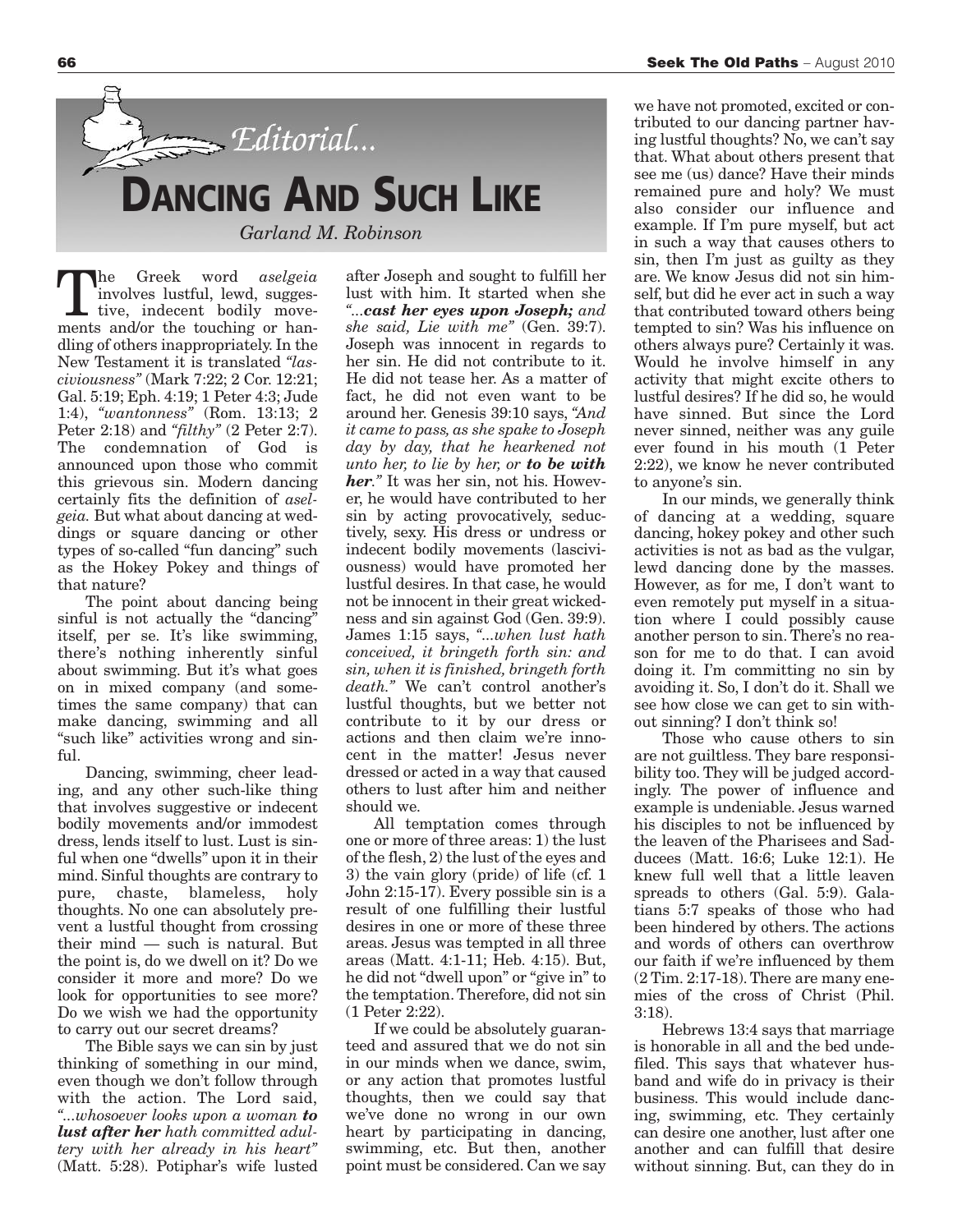"public" what they have the privilege to do as husband and wife in "private"? Could they dance (or swim) in public without causing others to sin? Maybe so, maybe not. We have no control over what others think. But, that's the point. We can't control other people's thoughts or actions. Therefore, they do not have the liberty to do anything they want in public because their actions may very well excite others to lust and desire to fulfill that lust which causes them to sin. I've used the example of swimming because of the skimpy, immodest attire, that is worn. Even if one is fully clothed while swimming, one's clothes, when wet, cling to the body and highlight areas that cause others to lust. If we can swim in private,

that's fine; but in public, we may very well cause others to sin. The same is true of dancing. If we cause others to sin, then we are guilty too. First Thessalonians 5:22 says to avoid all appearance of evil.

As Christians, we must not see how close we can get to sin without committing it. That's not what the Lord wants us to do.

# **GOD WANTS HIS PREACHERS TO CARE ABOUT PEOPLE**

**Preaching is not about being**<br>popular. It is not about getting<br>in a paycheck. It is not about prespopular. It is not about getting a paycheck. It is not about prestige. It is not about pensions. Preaching is not about pounding the pulpit. A Gospel preacher might preach the truth, enthusiastically pound the pulpit, be paid well, have a pension plan, and be popular in the process. Yet, if he does his teaching and preaching without genuine care for those with whom he works, then his efforts are all for naught. Why? Because God wants His preachers to care about people.

Jesus cared about those whom He taught. What was Jesus' motive in telling the rich young ruler to sell all that he had and give it to the poor? The Bible says of this incident, *"Then Jesus beholding him loved him, and said unto him, One thing thou lackest; go thy way, sell whatsoever thou hast..."* (Mark 10:21). Jesus said what He did out of love for the young man.

There were times when the Christ sternly rebuked His apostles, yet they always knew that He loved them. The Bible tells us that He *"loved them unto the end"* (John 13:1). More than once He verbalized His love for them, as when He told them, *"This is my commandment, That ye love one another, as I have loved you"* (John 15:12).

The apostle Paul taught about the need for God's preachers to care about people, showing compassion and gentleness. By the Spirit he instructed Timothy, *"And a servant of the Lord must not quarrel but be gentle to all, able to teach, patient, in humility correcting those who are in*

*Roger D. Campbell*

*opposition..."* (2 Tim. 2:24,25, NKJV). Paul also taught this truth in the example that he set for others. He declared, *"And I will very gladly spend and be spent for you; though the more abundantly I love you, the less I be loved"* (2 Cor. 12:15). In that same chapter, Paul wrote, *"...we do all things, dearly beloved, for your edifying"* (v.19). Not everyone in the church at Corinth "was crazy about" Paul, but none could honestly doubt his genuine care for them.

The manner in which Paul dealt with the saints in Thessalonica clearly showed his concern for their wellbeing as well. *"But we were gentle among you, even as a nurse cherisheth her children. So being affectionately desirous of you, we were willing to have imparted unto you, not the gospel of God only, but also our own souls, because ye were dear to us"* (1 Thess. 2:7,8). Paul was concerned about each one of them as individuals: *"As ye know how we exhorted and comforted and charged every one of you, as a father doth his children"* (2:11). Yes, Paul not only taught the truth, but he really cared about those whom he taught — striving to preach the truth in love (Eph. 4:15).

The Bible makes it clear that God wants His preachers to care about people. Come to think of it, does not the word of God teach that not only preachers, but all Christians, ought to care about people? It does indeed. All Christians are instructed to be kind and tenderhearted (Eph. 4:32), as well as showing compassion and courtesy to others (1 Peter 3:8).

God wants His preachers to care about people. It is equally true that our Lord wants all of His followers to love others, desiring the very best for them.

> *120 Will Lewis Dr. SE Cleveland, TN 37323*

#### **CONTRIBUTIONS**

| Fred & Betty Lou Anderson\$25                                                         |  |
|---------------------------------------------------------------------------------------|--|
| King Ryder C/C, Winthrop, AR \$75                                                     |  |
|                                                                                       |  |
|                                                                                       |  |
|                                                                                       |  |
| Anonymous<br>Shady Grove C/C, Morrison, TN\$100<br>Arlington C/C, McMinnyille, TN\$50 |  |
|                                                                                       |  |
| Midland C/C, Midland, MI\$200                                                         |  |
| Berea C/C, Rives, TN \$100                                                            |  |
|                                                                                       |  |
|                                                                                       |  |
|                                                                                       |  |
| Bradford C/C, Bradford, TN \$100                                                      |  |
|                                                                                       |  |
|                                                                                       |  |
|                                                                                       |  |
|                                                                                       |  |
|                                                                                       |  |
|                                                                                       |  |
|                                                                                       |  |
| Orville & Jewell Spears\$50                                                           |  |
|                                                                                       |  |
|                                                                                       |  |
|                                                                                       |  |
|                                                                                       |  |
|                                                                                       |  |
|                                                                                       |  |
|                                                                                       |  |
|                                                                                       |  |
|                                                                                       |  |
| Bobby & Mary Lawrence \$100                                                           |  |
|                                                                                       |  |
|                                                                                       |  |
|                                                                                       |  |
| Central C/C, Denison, TX\$20                                                          |  |
| Anthony Grant, Jr.                                                                    |  |
| (in Memory of Sandra Grant) \$25                                                      |  |
|                                                                                       |  |
|                                                                                       |  |
|                                                                                       |  |
|                                                                                       |  |
| Debits                                                                                |  |
|                                                                                       |  |
|                                                                                       |  |
|                                                                                       |  |
|                                                                                       |  |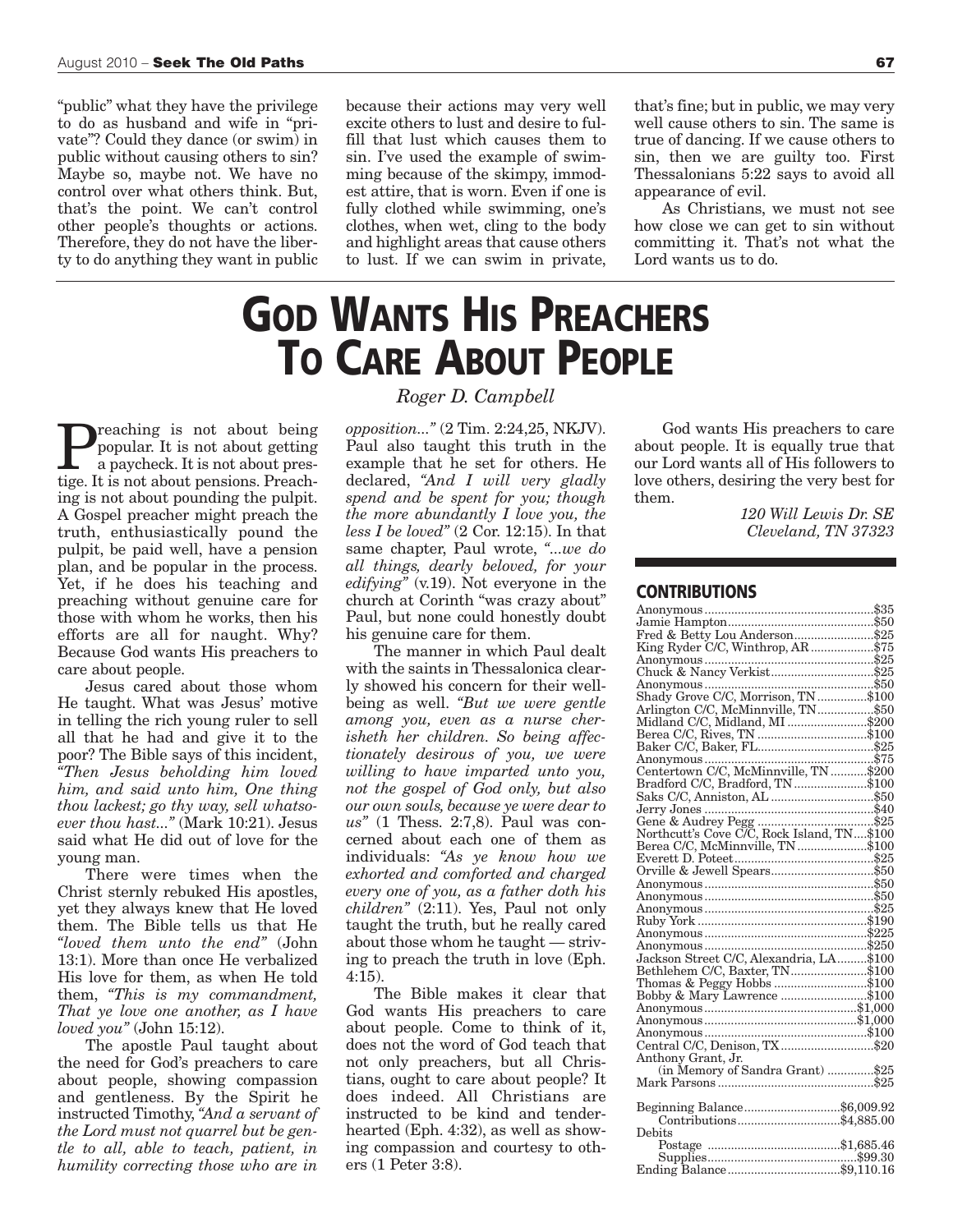

## **THE WORK OF PREACHERS**

*Tom House*

### *Many of our brethren have developed a number of misconceptions regarding the primary duties of an evangelist.*

The writer was recently posed <sup>a</sup> question:"what do you consider to be the work of a preacher?" The response was obvious: "preach the Gospel." The inquisitor was then more specific: "Name five things that could aptly be incorporated into the work of a preacher." This request proves to be rather interesting. The reason to consider the request as being significant results from the perceptions which many have come to possess over the years regarding the primary responsibility which rests upon those who proclaim the Gospel of Christ. This, of course implies, and has proved to be the case through the years, that many of our brethren have developed a number of misconceptions regarding the primary duties of an evangelist. The implication, indeed, has credence. On many occasions, preachers themselves have been the unwitting promoters of many of the misconceptions. On other occasions, some of our leaders have assigned duties to the preacher; some of which the leaders themselves are actually responsible, being the shepherds. Additionally, some of the assignments are so numerous, that the burden placed on the preacher is to such an extent that he cannot be proficient in the duty to which he is primarily to be engaged — preaching. Consequently, the effort from the pulpit suffers; resulting in a weak-fed flock.While it is the case, most anyone can read a pre-written manuscript, and thus be relieved from what effort is required to produce a series of cogent thoughts, and then proficiently deliver those thoughts; one should to be aware of the fact that the "work of an evangelist" (2 Tim. 4:5) is precisely that — WORK! How then, may the work of an evangelist be described? How extensive are his duties?

When asked to provide about five things which describe the work of a preacher, there were several others involved in the conversation and all gave answers.The consensus of those answering was the following: *1) preach the Gospel to the lost; 2) edify the saved; 3) warn the brethren of impending threats to the faith and their faith; 4) defend the faith; 5) be an example to the believers.*

It should be obvious even to the casual observer, that the answers have their foundation in Scripture. The reason for this notation is that regardless of the opinion of the writer or that of any other, the Bible will provide the information necessary to come to a truthful conclusion regarding the "work of an evangelist." The fact is that the apostle Paul would not have offered the admonition to Timothy without providing the means to understand what was involved in such a work. As well, the answers which will be addressed here, for the most part, are considered as general in scope and in no wise comprise every aspect of the preacher's work.

It should be understood at the outset of this study that there are responsibilities which are assigned to each child of God.To list and examine all of them would require volumes. The church consists of a host of members; all of whom, by virtue of various circumstances, have different duties. The apostle Paul, when writing to the Ephesian brethren, classified some of the different roles which comprise the membership of the body of Christ: *"And he gave some apostles; and some, prophets; and some, evangelists; and some pastors and teachers"* (Eph. 4:11). It is obvious that some of those things listed were peculiar to the period of the first century; namely apostles and prophets.

These were clearly exclusive to the period of inspiration. However, the others of those listed will remain until the Lord returns. The term "pastors" is from the Greek word *poimen,* which means "shepherd;" and refers to the office of the bishop or elder. The term "teacher" is translated from *didaskalos* which is referring to an instructor, or the master of a class. The word "evangelist" is from *euaggelistes* which simply refers to one who is a Gospel preacher. Not mentioned in this text is the office of a deacon, which is mentioned in 1 Timothy 3. The reason for noting these distinctive terms is to note the distinctive functions which are peculiar to each position. As noted earlier, there are responsibilities which are shared by each of those in these classes as well as those who comprise the general membership. For example, **a preacher should visit the sick and the bereaved; not because he is the preacher, but because he is a Christian!** It is likewise errant thinking to conclude that because one is not the preacher, that he is excused from such responsibility.

Even with some of the distinctive positions which are noted, there are some overlapping duties. However, it should also be understood, that each of these positions or offices exists because the Lord knew that the work of the church is such that no one or two people can accomplish all that is necessary with any degree of success. For the church to reach any level of achievement, it will require each member using their particular talents, and those in qualified positions of leadership, fulfilling their roles according to God's divine plan.

In the effort to examine the duties of an evangelist, it is imperative to understand those things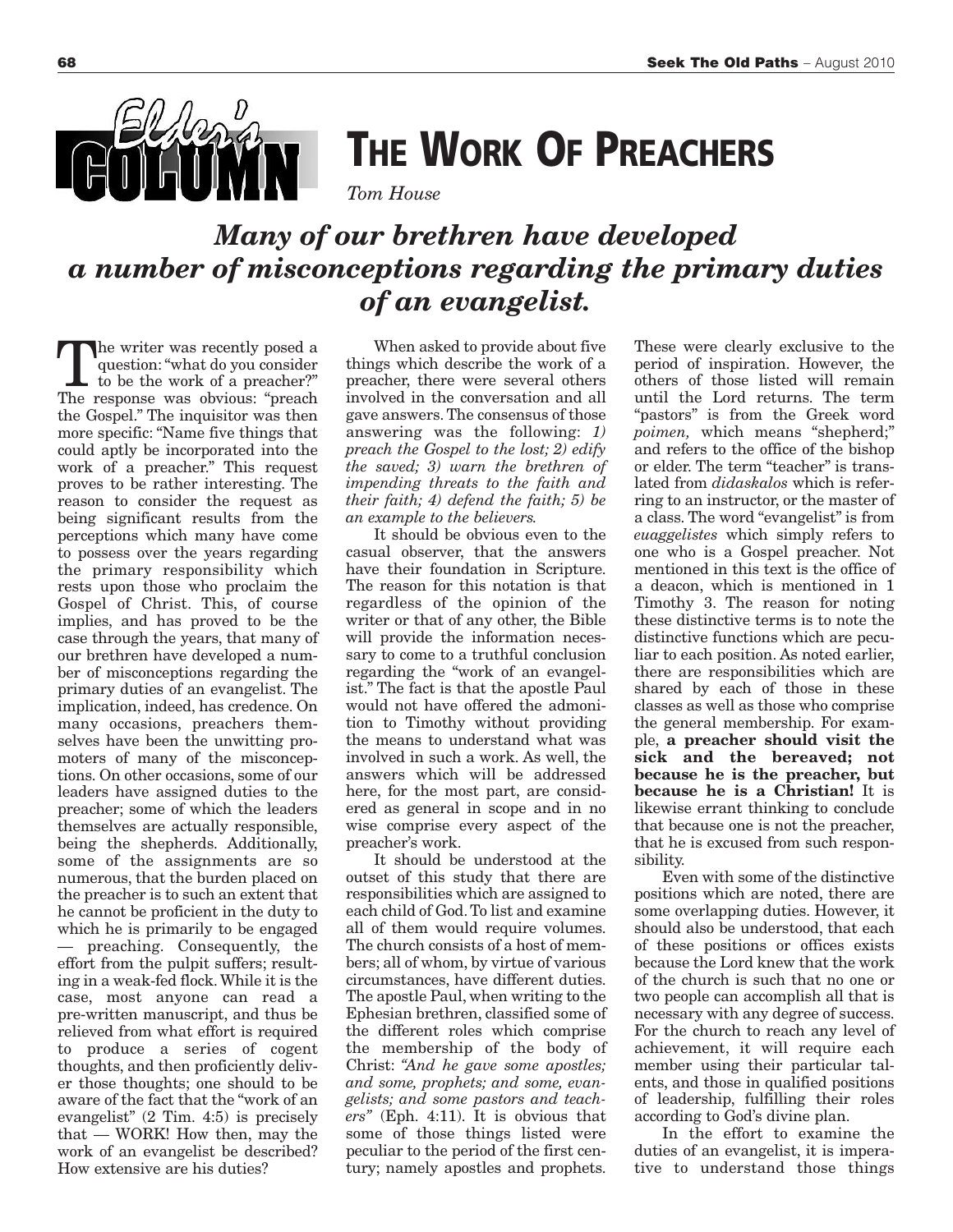which are *not* his sole responsibility.

Obviously, one must consider that the particular circumstances vary with each congregation of the Lord's church. There are congregations which have **no elders.** In such cases, *it is not the responsibility of the preacher to assume the sole role of leadership in the congregation.* It has been the assumption among the members in some congregations without elders, that the preacher should fill this role. In other situations, the brethren would rightly refuse to agree to such a practice; but in assigning the preacher his duties, many having unwittingly placed him in a position where, in essence, he becomes the "pastor." Clearly, in circumstances where there are congregations without elders, the men must lead. Considering the fact that the preacher is one of the men, it would be appropriate for him to have a role of leading in the work, but he should not use his position as the preacher to usurp authority over the men of the congregation. The reader can readily see the divine wisdom in each congregation having qualified men to serve in the roles as "overseers."

The same conclusion should be reached when considering the role of a preacher in a congregation **with elders.** *He should not assume that his position as the evangelist supercedes that of the elders.* This scenario has been repeated on far too many occasions; and has wreaked havoc wherever it has been tried. Paul stated that the elders were the "overseers" (Acts 20:28) and were responsible for "feeding the flock." Clearly, the elders are responsible for the spiritual diet of the flock they lead. Preachers are one of the tools which elders use to ensure that responsibility is met. As the spiritual shepherds, they are to see that the sheep are being fed a spiritually wholesome and spiritually nutritious diet.

Unless it is the case that there are full-time elders, generally speaking, the preacher is the one devoted to the full-time work in the congregation. Hence, doing his own work, he will supplement the work of the elders rather than displacing them. A logical conclusion in this respect would suggest that unless the preacher is appointed as one of the elders, he should not be doing the work of an elder. The same is to be said of the office of a deacon; in that, unless qualified and appointed to the position, he should not assume to do the work which has been assigned to the deacons.

While much space could be employed to discuss things that generally do not comprise the primary duty of the preacher, the present task is, however, to examine what things do. The apostle Paul will take opportunity with his experience to reveal to the young Timothy what is involved in being an evangelist. His admonition to the young man in 2 Timothy 4, remains to serve as an inspired outline for any who would seek to be a Gospel preacher. Paul will "charge" ("to attest earnestly"). in verse one, that in doing "the work of evangelist" (v.5), it would obviously begin with his effort to "preach the word" (v.2). While this admonition seems rather general, closer examination will reveal otherwise.

In Luke 10, the Lord appoints seventy others, in addition to the twelve, to send them out into the different cities to further the message concerning Himself and the coming kingdom. The need to herald the message was clearly defined — "the harvest is truly great" (v.2). Jesus was helping these appointees understand that the world was in desperate need of the information they would be providing. The souls of men were the focus of His mission (Luke 19:10). But His effort to "seek and to save" would have its physical limitations. Alone, He would not be able to cover as near as much ground as having scores of others to act under His authority and on His behalf. Additionally, the Lord would not tread this earth but for a very short period. With the need so "great" and the laborers so few, the effort to reach the world with the Lord's message would require men not only dedicated to following the Lord, but dedicated to the same mission — "to seek and to save."

The Lord was not hesitant to tell the seventy that the mission assigned to them would certainly be perilous. To this, they would need to be keenly aware. He will tell them that He is sending them "forth as lambs among wolves." The Biblical record, as well as historical records, indicates that those who were antag-

onistic to the cause of Christ preyed on the early evangelists with a vengeance. Regardless, by the time Luke writes the history of the early church in the book of Acts, the brethren were "scattered" everywhere preaching the word (Acts 8:4).

The charge that Jesus gave to the seventy was that they were to take the message that "the kingdom of God is come nigh unto you" (Luke 10:9). Today, while it is the case that the kingdom has been present for nearly two millennium, the need to preach its arrival along side the good news of Christ, has not diminished. In fact, it is to this very purpose, that the words to Timothy are penned in 2 Timothy 4.

Timothy is told to *"preach the word."* The word "preach" is from the Greek word *kerusso* meaning "to herald" (as a public crier). What is one to preach? Paul answers — "the word." But what word? The term is *logos,* which is the same term as found in John 1:1. It is used in that text in reference to Christ. This fact is rather significant because the subject of one's preaching is not exclusive to the what, but the Who, as well. It is interesting to note that there are those who are of the impression that one can preach Christ and disregard that which He preached. While it is the case that one can focus on matters concerning the life of Christ, one cannot "preach Christ" without preaching what He taught. Such is clearly indicated by the situation with Philip and the eunuch in Acts 8. When Philip "preached Jesus" to the eunuch (v.35), it was evident that he focused on more than the life and death of Christ. He taught him the necessity of baptism; otherwise the eunuch would have not inquired of its necessity. It is additionally important to note that Jesus gave His commission to "teach all nations" and thus make disciples of them. He will furthermore tell them to "teach them to observe all things whatsoever I have commanded you" (Matt. 28:19- 20).What would be the importance of preaching these commands and following them? The answer is, because it will be by His words that all will be judged (John 12:48).

The phrase **"preach the word"** in 2 Timothy 4:2, has further significance based on the article "the" — "The" word. It signifies that the Lord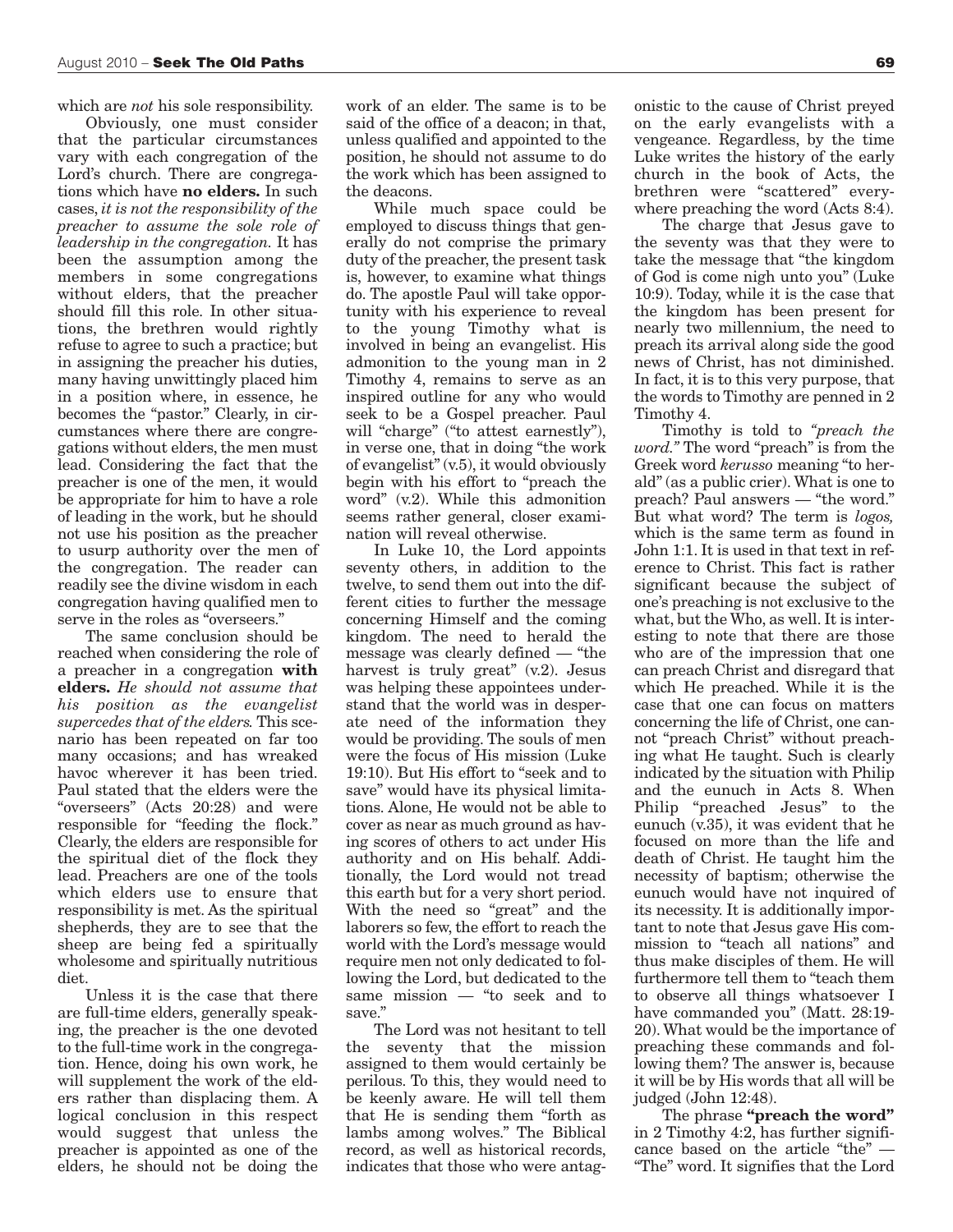has only one Gospel message. Paul marveled at some in Galatia for giving credence to some other message than that which he had preached to them (Gal. 1:6-9). He will specifically tell them that there is "no other" Gospel than that one he had preached. It is this same message, without addition or subtraction, that is to be preached today.

Second, *the work of an evangelist is to edify the saved.* The word "edify" comes from the Greek term *oikodome* (noun) or *oikodomeo* (verb), which is an architectural term indicating "to build" or "build up." Life experiences consistently reveal that man is beset with trials. It is no less the case with Christians. Situations arise which exploit weaknesses, cause great discouragement or bring significant sorrow. When occasions which cause sorrow arise, it is always comforting to have someone reassure us with words from the Book of books that things are not as bad as they might seem. When beset with despair, a skilled preacher can cite passages and examples which can "build up"the spirit of the down-trodden. Many brethren will experience occasions of weaknesses of various sorts; whether it be weak in morality, weak in faithfulness, weak in prayer, or in any area wherein one could be viewed as weak in spirituality. Several of the churches of Asia whom the Lord addressed in the early chapters of Revelation had their strengths, but were chastened for their particular weaknesses. On such occasions, any preacher worth his salt, will admonish the weak, address the weaknesses, will "correct," and "instruct in righteousness" (2 Tim. 3:16); so that the Christian may be "perfect," and "thoroughly furnished unto every good work."

Third, *preachers are to warn the flock of impending threats to the faith*. There was probably no greater evangelist in the first century than in the person of the apostle Paul. He spent much of his writing addressing threats to the cause of Christ. In several of his letters he devoted significant space to the problem caused by Judaizers. He would tell Timothy of the problems being caused by Hymenaeus, Alexander, and Philetus with their false teaching on the resurrection. The apostle John would use ample space to address the problems associated with Gnosticism.

Failure to address issues which can potentially cause division in the body of Christ or which could result in the loss of someone's soul; whether on the part of an elder or the preacher, makes either, or both, complicit in the problem. The failure of the preacher to stand for that which is truth, is for all practical purposes allowing the wolf into the sheep-fold or allowing the flock to feed on poison. In either case, the result will be a spiritual catastrophe.

Fourth in the list of general duties of a preacher is that *he should be a capable defender of the faith.* One cannot help but reflect on the circumstances of the old prophet Elijah as he stood alone against the 450 prophets of Baal (1 Kings 18). His effort was not only that of faith and courage in defending the faith of the one true God, but much to the point that the prophets of Baal were given sufficient latitude that they made themselves look absolutely foolish. In so doing, Elijah was able to draw a distinct contrast between himself and the false prophets; so much so, that the people of Israel were able to clearly discern the truth from the error.

Many preachers today have chosen to take the path of least resistance. Most, it seems, are so stricken with timidity, that on the occasions which a sound defense would have been required, they will cower away into hiding, while others react with complete indifference. To be clear, confrontation with error is neither pleasant nor convenient, but in order to maintain the purity of the faith, and guard the souls of the flock from spiritual predators, someone must take steps to provide the defense. A familiar text from the short epistle of Jude provides an inspired directive in respect of this need: *"It was needful for me to write unto you, and exhort you that ye should earnestly contend for the faith which was once delivered unto the saints"* (v.3). While it is uncertain to whom Jude was specifically addressing, seeing that the language is inclusive of Christians in general, it will certainly include those who are preachers in its scope. As noted earlier, preachers are usually the ones in any given congregation, who are given to the full-time work in the congregation. If

any should be prepared for being in the first line of defending the faith, it should be him. Some might cite the need for the elders taking the front line of defense. This would certainly be true, for being the shepherds they are responsible for the protection of the flock. However, shepherds would use what tools were available to them in order to ward off threats to the sheep, such as staves or swords, etc. Likewise, shepherds in the spiritual Israel may turn to one of their tools to provide a means to defend the spiritual sheep from danger the well-prepared preacher! By any estimation, the preacher should be *"ready always to give an answer"* to any one who inquires of his hope, and then be able to defend his reasoning for that which he has answered (1 Peter 3:15).

Preachers today would do well in learning a lesson from the example of Elijah. While we do not beseech fire from heaven to make the case of truth today; having the complete source of inspiration at our disposal, preachers are able to avail themselves of its divine truth and thereby "instruct in righteousness," bringing men into spiritual maturity, and uphold the one and only system of faith which will provide passage to heaven (2 Tim. 3:16-17).

Finally, in this simple list of things which, in general terms, outlines a preacher's responsibility, is the fact that *he should be an example of the righteousness he preaches.* In writing to the Corinthians, Paul noted his personal accountability in this respect. He stated: *"But I keep under my body, and bring it into subjection: lest that by any means, when I have preached to others, I myself should be a castaway"* (1 Cor. 9:27). Paul was aware as anyone that there is nothing more debilitating to a cause than those who promote the cause should violate the foundational principles of the cause. Hypocrisy is the death-knell to a cause. The "cause" in this case is the "cause" of Christ. Paul knew that if he preached principles of righteousness to any group of people, and then behaved in an unrighteous manner, he would destroy the credibility of the message he preached. In his epistle to Timothy, he will outline several aspects of behavior that he will need to apply in order that he might save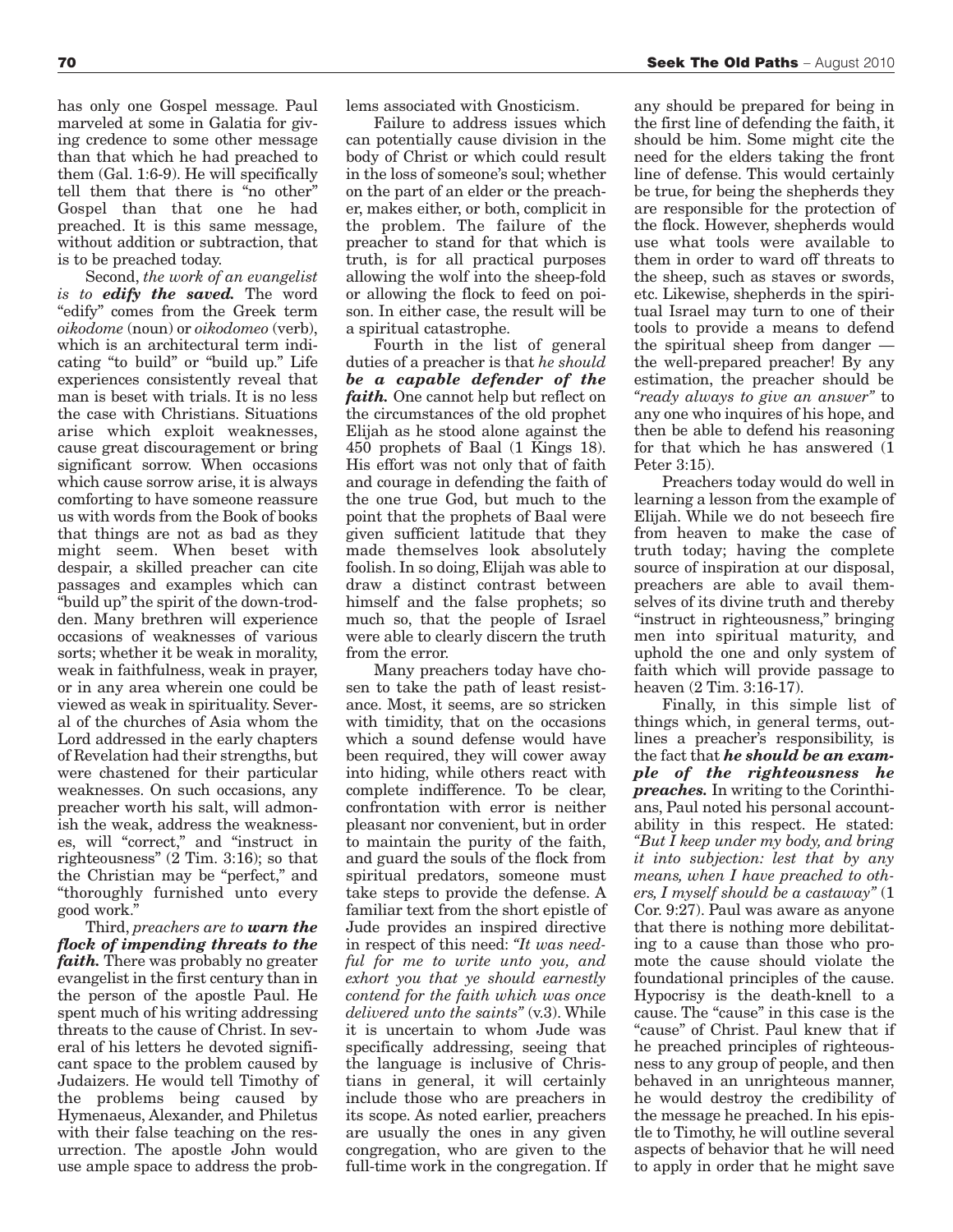himself and those who listened to him (1 Tim. 4:16). Paul will urge Timothy that he not behave himself in such a fashion as to allow others to despise him in his youth (1 Tim. 4:12).Timothy was told to *"be thou an example of the believers, in word, in conversation, in charity, in spirit, in faith, in purity."* In virtually every aspect of his life, Timothy was admonished to serve as an appropriate example. As an evangelist, Timothy could provide not only the teaching the people would need by word of mouth, but he could also provide significant instruction by the way he lived in harmony with that which he preached. While some might wonder why this portion is included in a discussion on the WORK of an evangelist; if one would but consider how difficult it is in this present world to live a righteous life, the answer would be glaring. It takes great effort to "be an example."

There are likely many other specific matters which might have well been considered, but these which

have been examined should be food for thought for those who have had questions about the particular roles which are to be embraced by those who wish to be preachers in the Lord's kingdom.

It would seem to be appropriate to end with Paul's quote of Isaiah; *"How beautiful are the feet of them that preach the gospel of peace, and bring glad tidings of good things"* (Rom. 10:15; Isa. 52:7).

> *P.O. Box 461 Fulton, MS 38843*

### **MAY THE SINNER PRAY FOR SALVATION?**

*Matthew Carver*

*Not one example of conversion portrays an inspired preacher of the Gospel instructing others to pray in order to become a child of God. Instead, what we find are three common elements throughout each account in an either explicit or implicit form: faith, repentance, baptism.*

The almost exclusive means by which denominations purport to instruct men to transition from a life of sin and depravity to a life that is "hid with Christ in God" (Col. 3:3), is by way of the "Sinner's Prayer." On most denominational tracts and websites, the formula requiring the sinner to "ask Jesus into your heart" through prayer is seemingly ever present. Likewise, every widely heralded television and radio evangelist with denominational associations seems to employ this method of salvation. However, is such the model proclaimed and defended within the inspired text of the New Testament?

In scanning every conversion account in the book of Acts, we cannot find a single instance in which an inquiring penitent person was instructed to pray for salvation. This should not be construed as a blind and dogmatic statement of a fact that we simply wish to be true. Rather, it is the empirical reality of the case. Not one example of conversion portrays an inspired preacher of the Gospel instructing others to pray in order to become a child of God. Instead, what we find are three common elements throughout each account in an either explicit or implicit form: faith, repentance, baptism. In addition to these, we may rightly infer from other inspired sources that a confession of one's faith in Christ was also required (Rom. 10:9-10; 1 Tim. 6:12). Noticeably absent from these conditions is the requirement to pray. As a matter of fact, the only account that even remotely alludes to prayer is when Ananias instructed Saul of Tarsus: *"And now why tarriest thou? Arise, and be baptized, and wash away thy sins, calling on the name of the Lord"* (Acts 22:16). The instruction was to cease praying, arise, be baptized, and wash away thy sins, calling on the name of the Lord.

In addition to these observations, there exists certain inherent flaws in the teaching of salvation by prayer. If a sinner is to pray for salvation, for what, specifically, is he to pray for along this line? Is he to pray for *faith?* No, for the Bible teaches that *"...faith cometh by hearing, and hearing by the word of God"* (Rom. 10:17). Further, if one is praying for faith, he is obviously praying without faith. Consequently, the Bible teaches that such a man cannot expect to receive anything from God, for James writes: *"But let him ask in faith, nothing doubting: for he that doubteth is like the surge of the sea driven by the wind and tossed. For let not that man*

*think that he shall receive anything of the Lord; a double-minded man, unstable in all his ways"* (James 1:6-8).

Should the sinner pray for *repentance?* No, for repentance is an act of the heart: *"For godly sorrow worketh repentance to salvation not to be repented of: but the sorrow of the world worketh death"* (2 Cor. 7:10).

Does he pray for *remission of sins?* No, for remission of sins is promised only to those who obey in faith, repentance, and water baptism: *"...Repent, and be baptized every one of you in the name of Jesus Christ for the remission of sins..."* (Acts 2:38). Thus, the Scriptures bear witness that there is nothing for which the sinner can pray in regards to salvation that has not already been assigned to other conditions in the Book of God.

Let us then commit these observations to memory in order that we may *"...be gentle unto all men, apt to teach, patient, In meekness instructing those that oppose themselves; if God peradventure will give them repentance to the acknowledging of the truth"* (2 Tim. 2:24-25).

> *118 Apple Dr. Auburn, KY 42206*